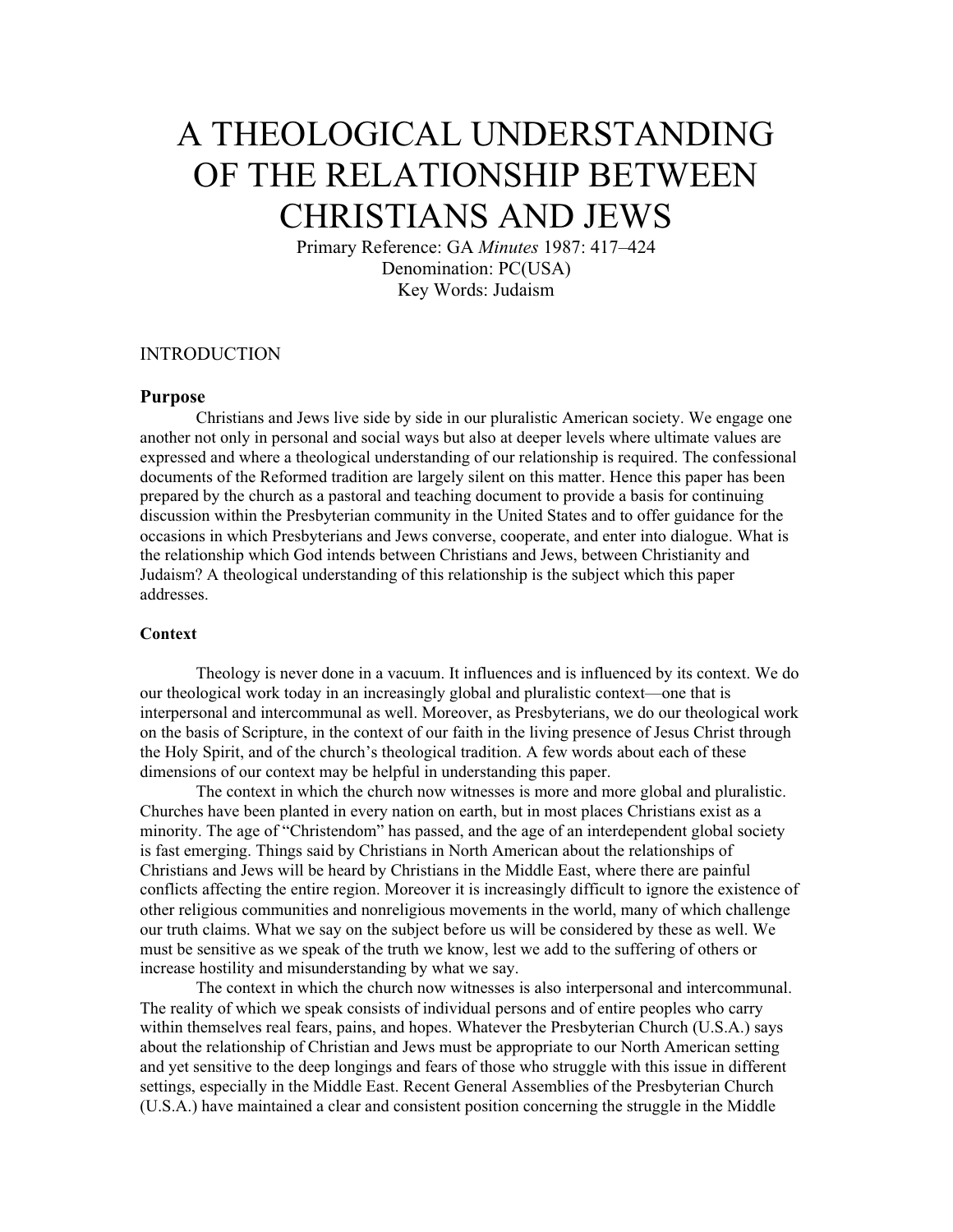East as a matter of the church's social policy. The General Assembly regards the theological affirmations of the present study as consistent with the church's prior policy statements concerning the Middle East, which speak of the right of statehood in Palestine for Palestinians (cf. *Minutes*, 1986, Part I, page 62) and the right of the State of Israel to exist within secure borders established by the United Nations General Assembly resolutions. Therefore, the attention of the church is again called to the church's policy enunciated in 1974, reaffirmed in 1984 which reads in part:

The right and power of Palestinian people to self-determination by political expression, based upon full civil liberties for all should be recognized by the parties in the Middle East and by the international community. . . . The Palestinian people should be full participants in negotiations. . . through representatives of their own choosing. The right and power of Jewish people to self-determination by political expression in [the State of] Israel, based upon full civil liberties for all, should be recognized by the parties in the Middle East

and by the international community. (*Minutes*, UPCUSA 1974, Part I, page 584; cf. *Minutes*, 1984, Part I, page 338; see also pages 82, 335–339, "Resolution on the Middle East.")

The context of the church's witness includes also the fact that our church is deeply bound to its own heritage of Scripture and theological tradition. In discussing the relationship of Christians and Jews, we cannot separate ourselves from the Word of God, given in a covenant to the Jewish people, made flesh in Jesus Christ, and ever renewed in the work of the Holy Spirit among us. Acknowledging the guidance of the church's confessional tradition, we recognize our responsibility to interpret the Word for our situation today. What the Presbyterian Church (U.S.A.) says on this complex subject will ultimately be evaluated in terms of the theological contribution that it makes.

The context of the church's witness includes, finally and most basically, the real presence of the risen Lord. We make our declarations within the love of Jesus Christ who calls us to witness, serve, and believe in his name. Since our life is a part of what we say, we seek to testify by our deeds and words to the all-encompassing love of Christ through whom we "who were far off have been brought near" to the covenants of promise.

# **Background**

This theological study is not unprecedented. Since World War II, statements and study documents dealing with Jewish-Christian relations have been issued by a number of churches and Christian bodies. Among these are the Vatican's Nosta Aetate (1965), the Report of the Faith and Order Commission of the World Council of Churches (1968), the statement of the Synod of the Reformed Church of Holland (1970), the statement of the French Bishop's Committee for Relations with the Jews (1973), the report of the Lutheran World Federation (1975), the statement of the Synod of Rhineland Church in West Germany (1980), the report of the Christian/Jewish Consultation Group of the Church of Scotland (1985), and the study of the World Alliance of Reformed Churches (1986).

The present study has been six years in preparation. It is the product of a project begun in 1981 within the former Presbyterian Church, U.S., then redeveloped and greatly expanded in scope and participation in 1983 upon the reunion which brought into being the Presbyterian Church (U.S.A.). The study has been developed under the direction of the church's Council on Theology and Culture, through a process which involved many people reflecting diverse interests and backgrounds, both in the United States and the Middle East.

In the course of addressing this subject, our church has come to see many things in a new light. The study has helped us to feel the pain of our Jewish neighbors who remember that the Holocaust was carried out in the heart of "Christian Europe" by persons many of whom were baptized Christians. We have come to understand in a new way how our witness to the gospel can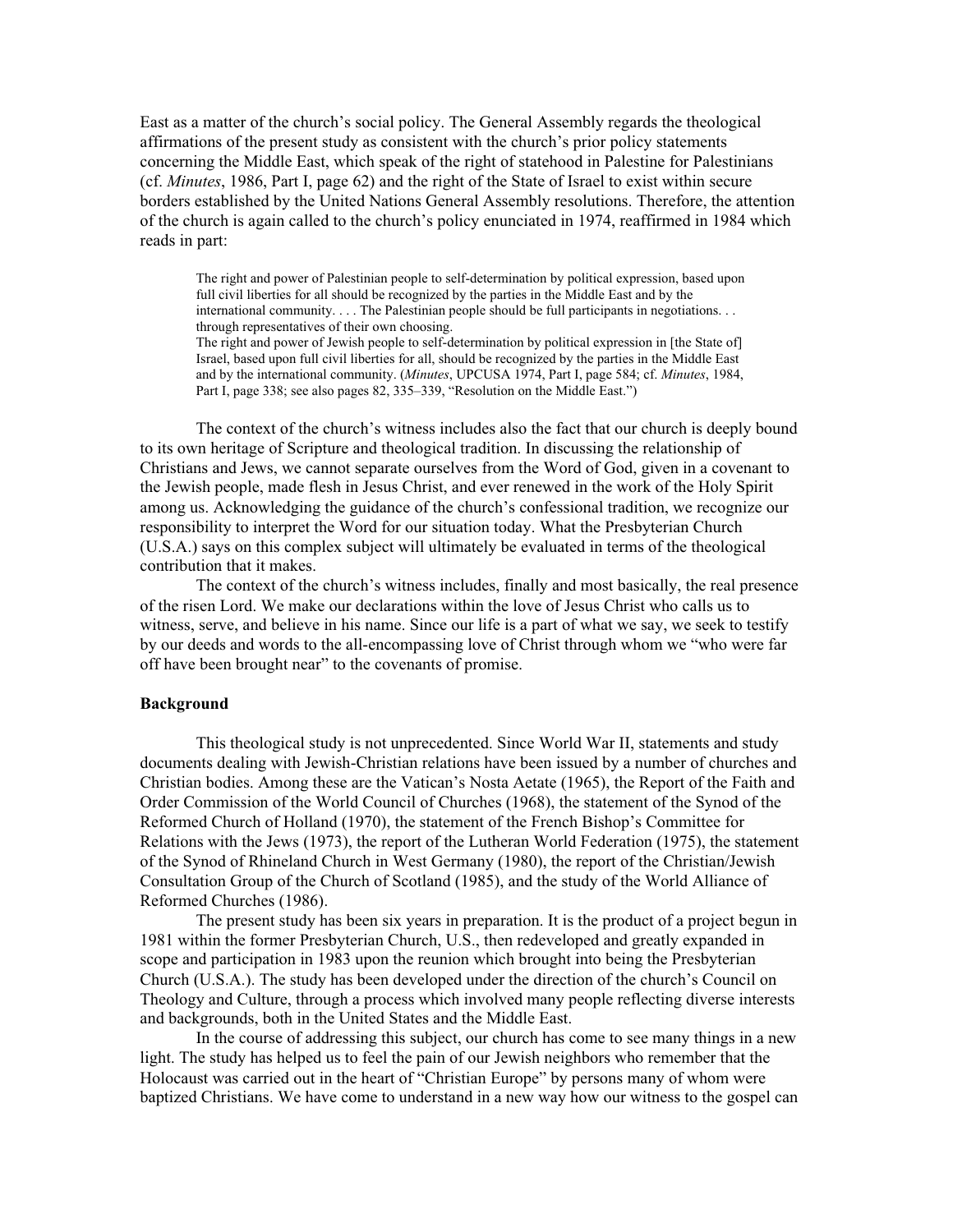be perceived by Jews as an attempt to erode and ultimately to destroy their own communities. Similarly, we have been made sensitive to the difficult role of our Arab Christian brothers and sisters in the Middle East. We have listened to the anguish of the Palestinians, and we have heard their cry.

The paper which we here present to the church does not attempt to address every problem nor to say more than we believe that we are able truly to say. It consists of seven theological affirmations, with a brief explication of each. Together they seek to lay the foundation for a new and better relationship under God between Christians and Jews. They are:

(1) a reaffirmation that the God who addresses both Christians and Jews is the same—the living and true God;

(2) a new understanding by the church that its own identity is intimately related to the continuing identity of the Jewish people;

(3) a willingness to ponder with Jews the mystery of God's election of both Jews and Christians to be alight to the nations;

(4) an acknowledgment by Christians that Jews are in covenant relationship with God and the consideration of the implications of this reality for evangelism and witness;

(5) a determination by Christians to put an end to "the teaching of contempt" for the Jews;

(6) a willingness to investigate the continuing significance of the promise of "land," and its associated obligations and to explore the implications for Christian theology;

(7) a readiness to act on the hope which we share with the Jews in God's promise of the peaceable kingdom.

These seven theological affirmations with their explications are offered to the church not to end debate but to inform it and, thus, to serve as a basis for an ever deepening understanding of the mystery of God's saving work in the world.

## **Definitions and Language**

The defining of terms on this subject is complex but unavoidable. We understand "Judaism" to be the religion of the Jews. It is practiced by many today and extends back into the period of the Hebrew scriptures. Judaism of late antiquity gave rise to that form of Judaism which has been developing since the first century, known as "Rabbinic Judaism." It gave rise to early Christianity as well. Both Christianity and Judaism claim relationship with the ancient people Israel; the use of the term "Israel" in this study is restricted to its ancient reference. When referring to the contemporary State of Israel this document will use "State of Israel."

We understand "Jews" to include those persons whose self-understanding is that they are descended from Abraham, Isaac, and Jacob, and Sarah, Rebekah, Rachel, and Leah, and those converted into the Jewish community. We recognize that Jews are varied in the observance of their religion, and that there are many Jews who do not practice Judaism at all.

The language of this paper is conformable to General Assembly guidelines for inclusiveness within the Presbyterian Church (U.S.A.). It avoids gender-specific references either to God or to the people of God, except in reference to the Trinity and the Kingdom of God and in direct quotation from Scripture. The word "Lord" is used only with reference to Jesus Christ. The paper acknowledges the role of both women and men in the church's tradition.

The following affirmations are offered to the church for our common edification and growth in obedience and faith. To God alone be the glory.

# AFFIRMATIONS AND EXPLICATIONS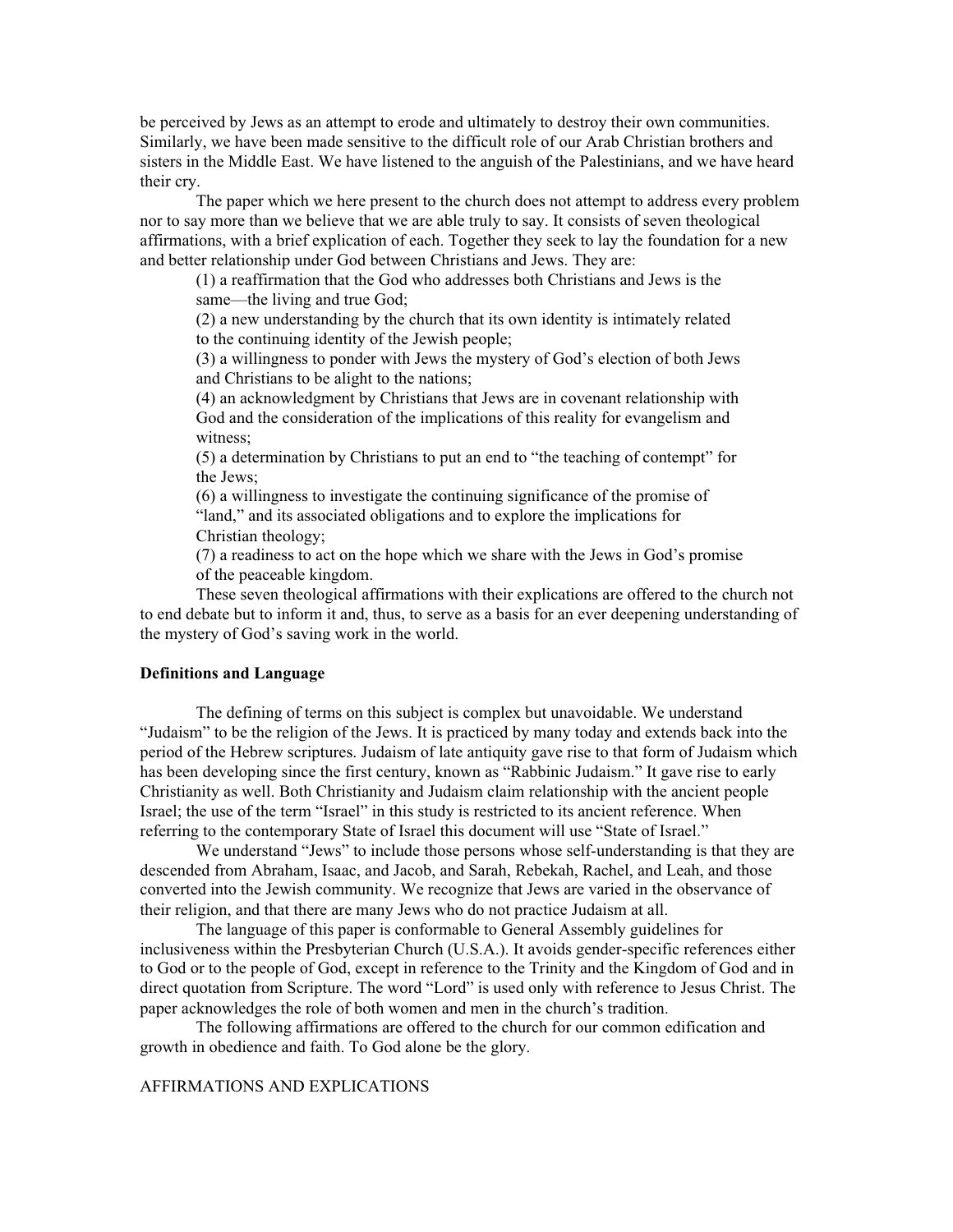1. *We affirm that the living God whom Christians worship is the same God who is worshiped andserved by Jews. We bear witness that the God revealed in Jesus, a Jew, to be the Triune Lord of all, is the same one disclosed in the life and worship of Israel.*

#### **Explication**

Christianity began in the context of Jewish faith and life. Jesus was a Jew, as were his earliest followers. Paul, the apostle of the Gentiles, referred to himself as a "Hebrew of the Hebrews." The life and liturgy of the Jews provided the language and thought forms through which the revelation in Jesus was first received and expressed. Jewish liturgical forms were decisive for the worship of the early church and are influential still, especially in churches of the Reformed tradition.

Yet the relationship of Christians to Jews is more than one of common history and ideas. The relationship is significant for our faith because Christians confess that the God of Abraham and Sarah and their descendants is the very One whom the apostles addressed as "the God and Father of our Lord Jesus Christ." The one God elected and entered into a covenant with Israel to reveal the divine will and point to a future salvation in which all people will live in peace and righteousness. This expectation of the reign of God in a Messianic Age was described by the Hebrew prophets in different ways. The Scriptures speak of the expectation of a deliverer king anointed by God, of the appearing of a righteous teacher, of a suffering servant, or of a people enabled through God's grace to establish the Messianic Age. Early Christian preaching proclaimed that Jesus had become Messiah and Lord, God's anointed who has inaugurated the kingdom of peace and righteousness through his life, death, and resurrection. While some Jews accepted this message, the majority did not, choosing to adhere to the biblical revelation as interpreted by their teachers and continuing to await the fulfillment of the messianic promises given through the prophets, priests, and kings of Israel.

Thus the bond between the community of Jews and those who came to be called Christians was broken, and both have continued as vital but separate communities through the centuries. Nonetheless, there are ties which remain between Christians and Jews: the faith of both in the one God whose loving and just will is for the redemption of all humankind and the Jewishness of Jesus whom we confess to be the Christ of God.

In confessing Jesus as the Word of God incarnate, Christians are not rejecting the concrete existence of Jesus who lived by the faith of Israel. Rather, we are affirming the unique way in which Jesus, a Jew, is the being and power of God for the redemption of the world. In him, God is disclosed to be the Triune One who creates and reconciles all things. This is the way in which Christians affirm the reality of the one God who is sovereign over all.

2.*We affirm that the church, elected in Jesus Christ, has been engrafted into the people of God established by the covenant with Abraham, Isaac, and Jacob. Therefore, Christians have not replaced Jews.*

## **Explication**

The church, especially in the Reformed tradition, understands itself to be in covenant with God through its election in Jesus Christ. Because the church affirms this covenant as fundamental to its existence, it has generally not sought nor felt any need to offer any positive interpretation of God's relationship with the Jews, lineal descendants of Abraham, Isaac, and Jacob, and Sarah, Rebekah, Rachel, and Leah, with whom God covenanted long ago. The emphasis has fallen on the new covenant established in Christ and the creation of the church.

Sometime during the second century of the Common Era, a view called "supersessionism," based on the reading of some biblical texts and nurtured in controversy, began to take shape. By the beginning of the third century, this teaching that the Christian church had superseded the Jews as God's chosen people became the orthodox understanding of God's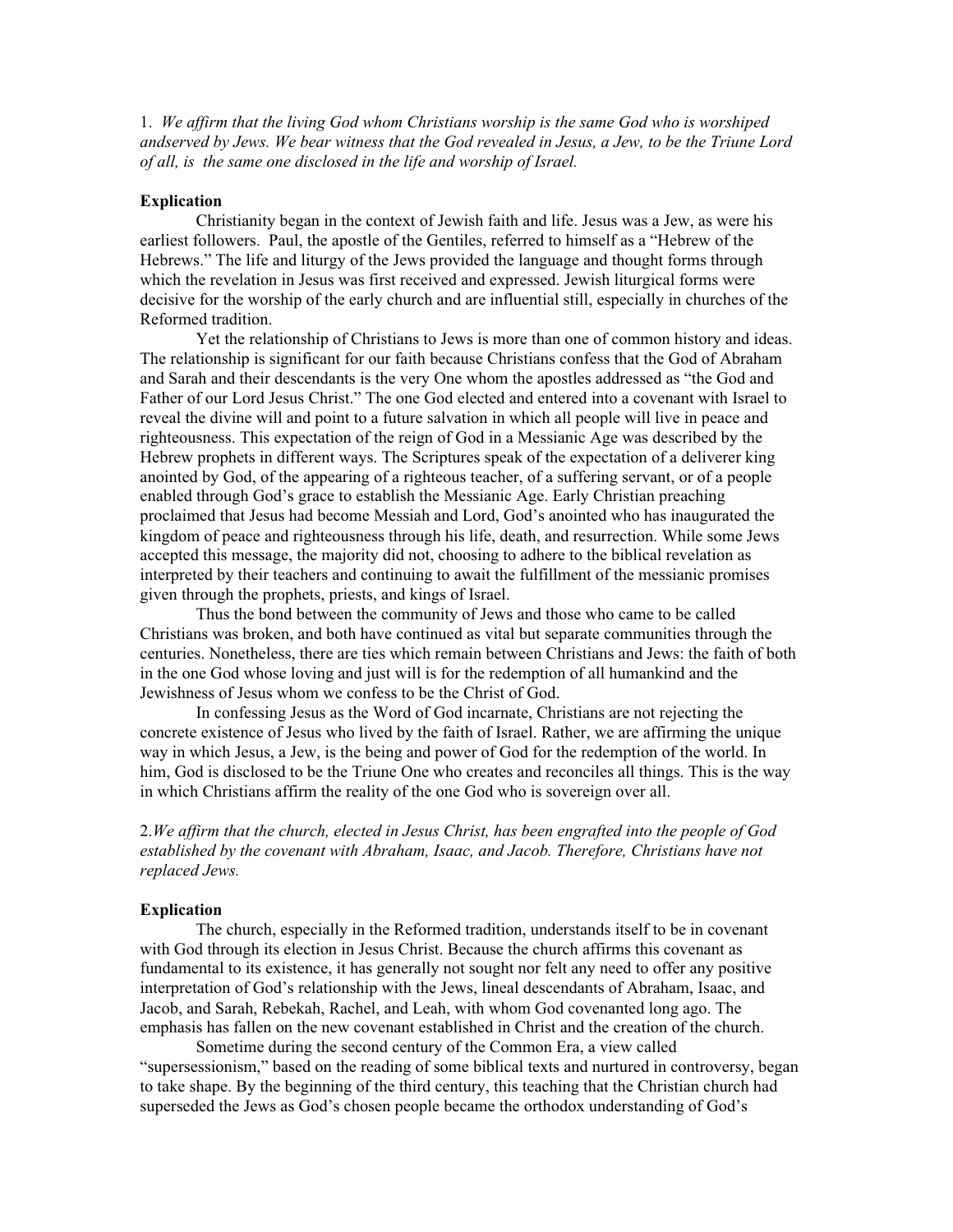relationship to the church. Such a view influenced the church's understanding of God's relationship with the Jews and allowed the church to regard Jews in an inferior light.

Supersessionism maintains that because the Jews refused to receive Jesus as Messiah, they were cursed by God, are no longer in covenant with God, and that the church alone is the "true Israel" or the "spiritual Israel." When Jews continue to assert, as they do, that they are the covenant people of God, they are looked upon by many Christians as impertinent intruders, claiming a right which is no longer theirs. The long and dolorous history of Christian imperialism, in which the church often justified anti-Jewish acts and attitudes in the name of Jesus, finds its theological base in this teaching.

We believe and testify that this theory of supersessionism or replacement is harmful and in need of reconsideration as the church seeks to proclaim God's saving activity with humankind. The scriptural and theological bases for this view are clear enough; but we are prompted to look again at our tradition by events in our own time and by an increasing number of theologians and biblical scholars who are calling for such a reappraisal. The pride and prejudice which have been justified by reference to this doctrine of replacement themselves seem reason enough for taking a hard look at this position.

For us, the teaching that the church has been engrafted by God's grace into the people of God finds as much support in Scripture as the view of supersessionism and is much more consistent with our Reformed understanding of the work of God in Jesus Christ. The emphasis is on the continuity and trustworthiness of God's commitments and God's grace. The issue for the early church concerned the inclusion of the Jews. Paul insists that God is God of both Jews and Gentiles and justifies God's redemption of both on the basis of faith (Romans 3:29–30). God's covenants are not broken. "God has not rejected his people whom he foreknew" (Romans 11:2). The church has not "replaced" the Jewish people. Quite the contrary! The church, being made up primarily of those who were once aliens and strangers to the covenants of promise, has been engrafted into the people of God by the covenant with Abraham (Romans 11:17–18).

The continued existence of the Jewish people and of the church as communities elected by God is, as the apostle Paul expressed it, a "mystery" (Romans 11:25). We do not claim to fathom this mystery but we cannot ignore it. At the same time we can never forget that we stand in a covenant established by Jesus Christ (Hebrews 8) and that faithfulness to that covenant requires us to call *all* women and men to faith in Jesus Christ. We ponder the work of God, including the wonder of Christ's atoning work for us.

3. *We affirm that both the church and the Jewish people are elected by God for witness to the world and that the relationship of the church to contemporary Jews is based on that gracious and irrevocable election of both.*

## **Explication**

God chose a particular people, Israel, as a sign and foretaste of God's grace toward all people. It is for the sake of God's redemption of the world that Israel was elected. The promises of God, made to Abraham and Sarah and to their offspring after them, were given so that blessing might come upon "all families of the earth" (Genesis 12:1–3). God continues that purpose through Christians and Jews. The church, like the Jews, is called to be a light to the nations (Acts 13:47). God's purpose embraces the whole creation.

In the electing of peoples, God takes the initiative. Election does not manifest human achievement but divine grace. Neither Jews nor Christians can claim to deserve this favor. Election is the way in which God creates freedom through the Holy Spirit for people to be for God and for others. God, who is ever faithful to the word which has been spoken, does not take back the divine election. Whenever either the Jews or the churches have rejected God's ways, God has judged but not rejected them. This is a sign of God's redeeming faithfulness toward the world.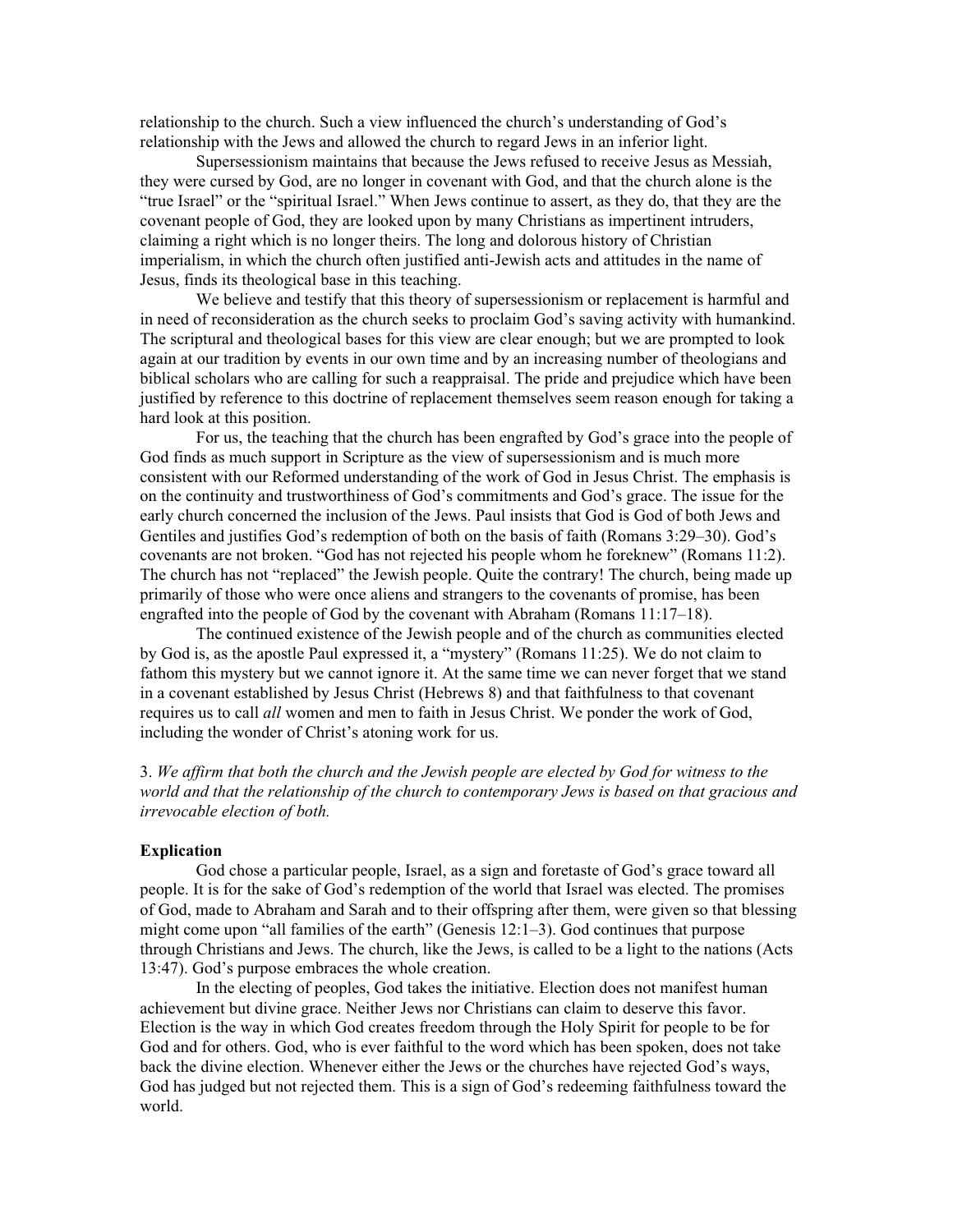Both Christians and Jews are elected to service for the life of the world. Despite profound theological differences separating Christians and Jews, we believe that God has bound us together in a unique relationship for the sake of God's love for the world. We testify to this election, but we cannot explain it. It is part of the purpose of God for the whole creation. Thus there is much common ground where Christians and Jews can and should act together.

4. *We affirm that the reign of God is attested both by the continuing existence of the Jewish people and by the church's proclamation of the gospel of Jesus Christ. Hence, when speaking with Jews about matters of faith, we must always acknowledge that Jews are already in a covenantal relationship with God.*

## **Explication**

God, who acts in human history by the Word and Spirit, is not left without visible witnesses on the earth. God's sovereign and saving reign in the world is signified both by the continuing existence of and faithfulness within the Jewish people who, by all human reckoning, might be expected to have long since passed from the stage of history and by the life and witness of the church.

As the cross of Jesus has always been a stumbling block to Jews, so also the continued existence and faithfulness of the Jews are often a stumbling block to Christians. Our persuasion of the truth of God in Jesus Christ has sometimes led Christians to conclude that Judaism should no longer exist, now that Christ has come, and that all Jews ought properly to become baptized members of the church. Over the centuries, many afflictions have been visited on the Jews by Christians holding this belief—not least in our own time. We believe that the time has come for Christians to stop and take a new look at the Jewish people and at the relationship which God wills between Christian and Jew.

Such reappraisal cannot avoid the issue of evangelism. For Jews, this is a very sensitive issue. Proselytism by Christians seeking to persuade, even convert, Jews often implies a negative judgment on Jewish faith. Jewish reluctance to accept Christian claims is all the more understandable when it is realized that conversion is often seen by them as a threat to Jewish survival. Many Jews who unite with the church sever their bonds with their people. On the other hand, Christians are commissioned to witness to the whole world about the good news of Christ's atoning work for both Jew and Gentile. Difficulty arises when we acknowledge that the same Scripture which proclaims that atonement and which Christians claim as God's word clearly states that Jews are already in a covenant relationship with God who makes and keeps covenants.

For Christians, there is no easy answer to this matter. Faithful interpretation of the biblical record indicates that there are elements of God's covenant with Abraham that are unilateral and unconditional. However, there are also elements of the covenant which appear to predicate benefits upon faithfulness (see Gen. 17:1ff.). Christians, historically, have proclaimed that true obedience is impossible for a sinful humanity and thus have been impelled to witness to the atoning work of Jesus of Nazareth, the promised Messiah, as the way to a right relationship with God. However, to the present day, many Jews have been unwilling to accept the Christian claim and have continued in their covenant tradition. In light of Scripture, which testifies to God's repeated offer of forgiveness to Israel, we do not presume to judge in God's place. Our commission is to witness to the saving work of Jesus Christ; to preach good news among all the "nations" (*ethne*).

Dialogue is the appropriate form of faithful conversation between Christians and Jews. Dialogue is not a cover for proselytism. Rather, as trust is established, not only questions and concerns can be shared but faith and commitments as well. Christians have no reason to be reluctant in sharing the good news of their faith with anyone. However, a militancy that seeks to impose one's own point of view on another is not only inappropriate but also counterproductive. In dialogue, partners are able to define their faith in their own terms, avoiding caricatures of one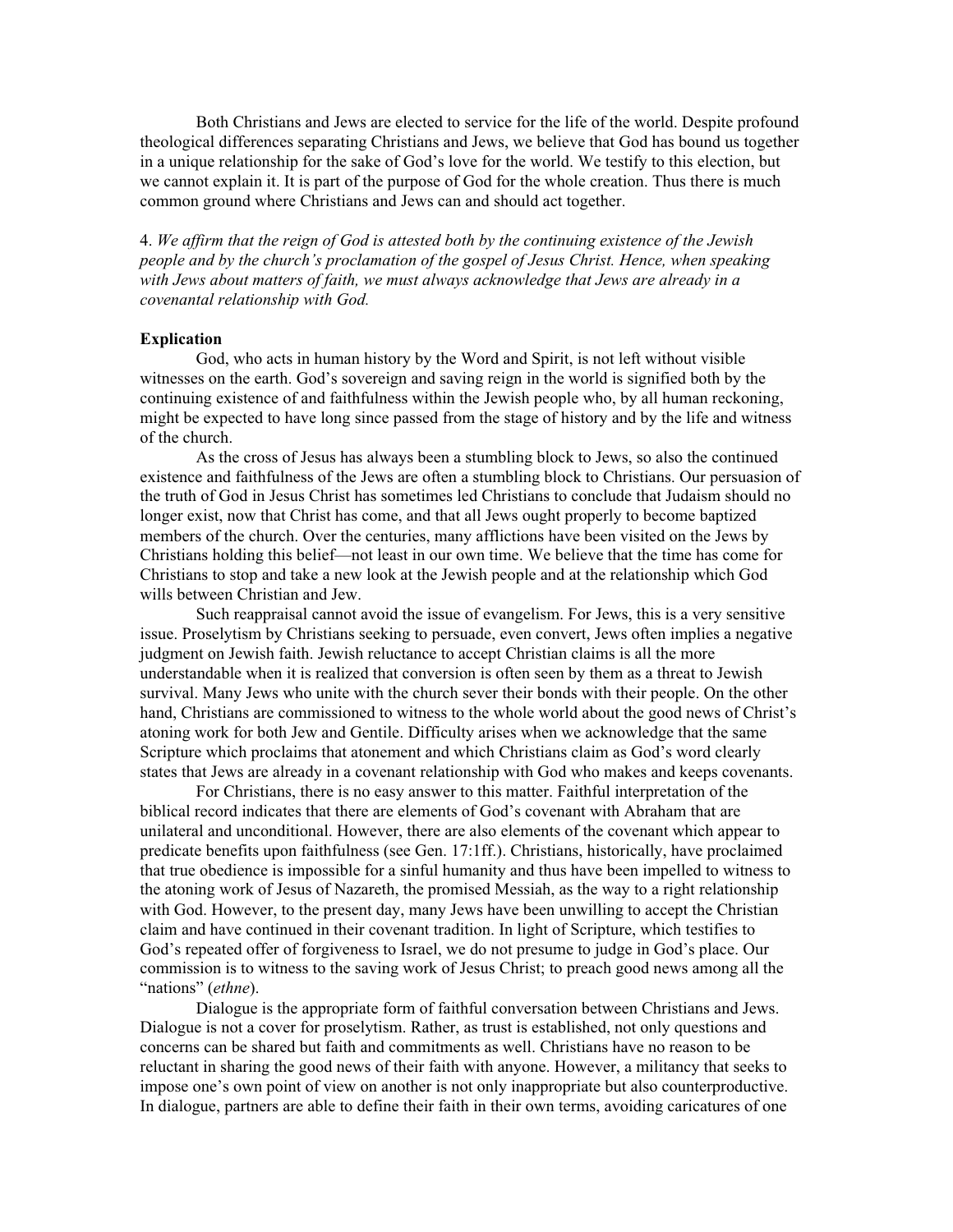another, and are thus better able to obey the commandment, "Thou shalt not bear false witness against they neighbor." Dialogue, especially in light of our shared history, should be entered into with a spirit of humility and a commitment to reconciliation. Such dialogue can be a witness that seeks also to heal that which has been broken. It is out of a mutual willingness to listen and to learn that faith deepens and a new and better relationship between Christians and Jews is enabled to grow.

*5. We acknowledge in repentance the church's long and deep complicity in the proliferation of anti-Jewish attitudes and actions through its "teaching of contempt" for the Jews. Such teaching we now repudiate, together with the acts and attitudes which it generates.*

# **Explication**

Anti-Jewish sentiment and action by Christians began in New Testament times. The struggle between Christians and Jews in the first century of the Christian movement was often bitter and marked by mutual violence. The depth of hostility left its mark on early Christian and Jewish literature, including portions of the New Testament.

In subsequent centuries, after the occasions for the original hostility had long since passed, the church misused portions of the New Testament as proof texts to justify a heightened animosity toward Jews. For many centuries, it was the church's teaching to label Jews as "Christ-killers" and a "deicide race." This is known as the "teaching of contempt." Persecution of Jews was at times officially sanctioned and at other times indirectly encouraged or at least tolerated. Holy Week became a time of terror for Jews.

To this day, the church's worship, preaching, and teaching often lend themselves, at times unwittingly, to a perpetuation of the "teaching of contempt." For example, the public reading of Scripture without explicating potentially misleading passages concerning "the Jews," preaching which uses Judaism as a negative example in order to commend Christianity, public prayer which assumes that only the prayers of Christians are pleasing to God, teaching in the church school which reiterates stereotypes and non-historical ideas about the Pharisees and Jewish leadership—all of these contribute, however subtly, to a continuation of the church's "teaching of contempt."

It is painful to realize how the teaching of the church has led individuals and groups to behavior that has tragic consequences. It is agonizing to discover that the church's "teaching of contempt" was a major ingredient that made possible the monstrous policy of annihilation of Jews by Nazi Germany. It is disturbing to have to admit that the churches of the West did little to challenge the policies of their governments, even in the face of the growing certainty that the Holocaust was taking place. Though many Christians in Europe acted heroically to shelter Jews, the record reveals that most churches as well as governments the world over largely ignored the pleas for sanctuary for Jews.

As the very embodiment of anti-Jewish attitudes and actions, the Holocaust is a sober reminder that such horrors are actually possible in this world and that they begin with apparently small acts of disdain or expedience. Hence, we pledge to be alert for all such acts of denigration from now on, so that they may be resisted. We also pledge resistance to any such actions perpetrated by anyone, anywhere.

The church's attitudes must be reviewed and changed as necessary, so that they never again fuel the fires of hatred. We must be willing to admit our church's complicity in wrongdoing in the past, even as we try to establish a new basis of trust and communication with Jews. We pledge, God helping us, never again to participate in, to contribute to, or (insofar as we are able) to allow the persecution or denigration of Jews or the belittling of Judaism.

6. *We affirm the continuity of God's promise of land along with the obligations of that promise to the people Israel.*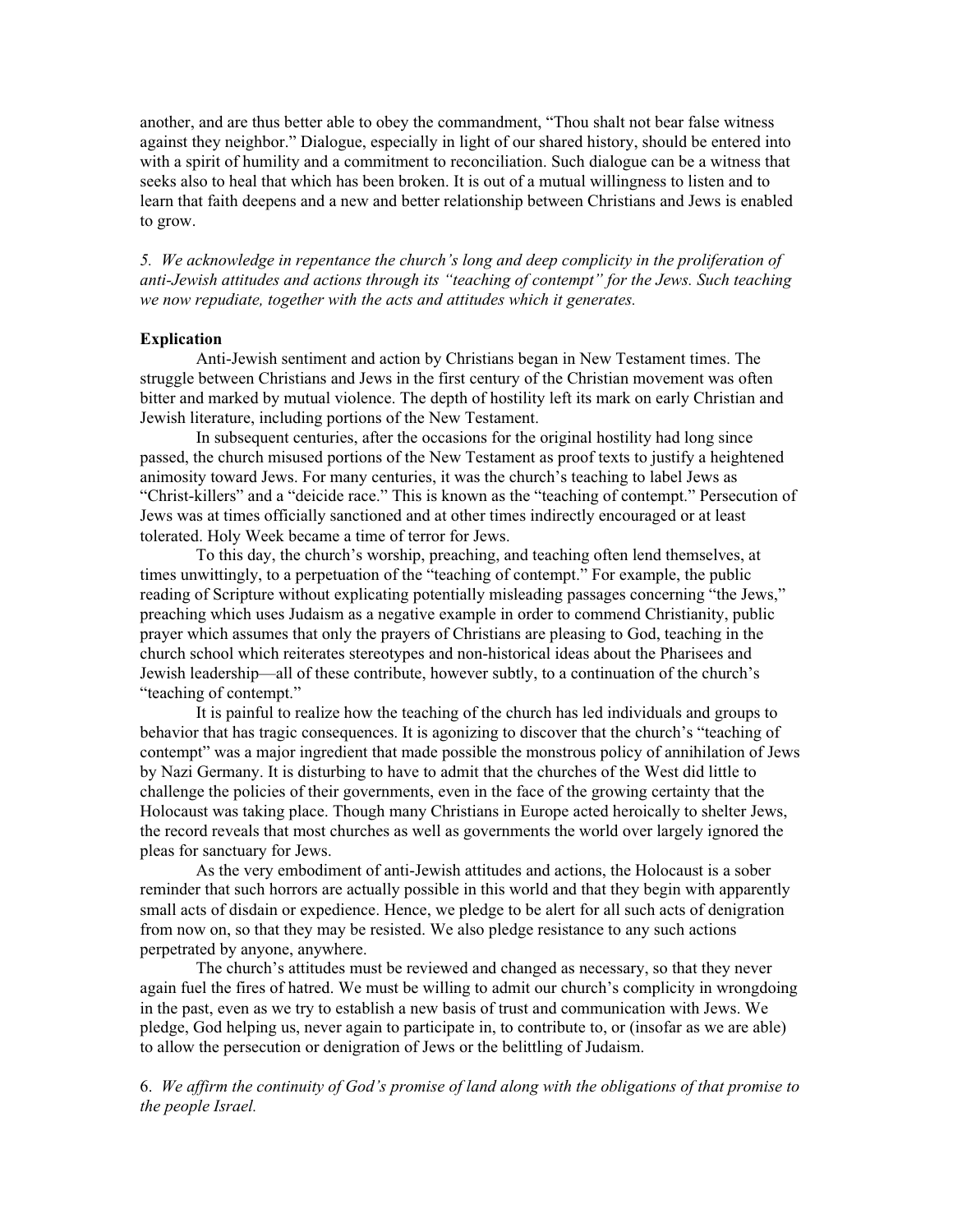#### **Explication**

As the church of Scotland's (1985) report says:

We are aware that in dealing with this matter we are entering a minefield of complexities across which is strung a barbed-wire entanglement of issues, theological, political and humanitarian.

However, a faithful explication of biblical material relating to the covenant with Abraham cannot avoid the reality of the promise of land. The question with which we must wrestle is how this promise is to be understood in the light of the existence of the modern political State of Israel which has taken its place among the nations of the world.

The Genesis record indicates that "the land of your sojournings" was promised to Abraham and his and Sarah's descendants. This promise, however, included the demand that "You shall keep my covenant. . . ." (Genesis 17:7–8). The implication is that the blessings of the promise were dependent upon fulfillment of covenant relationships. Disobedience could bring the loss of land, even while God's promise was not revoked. God's promises are always kept, but in *God's* own way and time.

The establishment of the State of Israel in our day has been seen by many devout Jews as the fulfillment of God's divine promise. Other Jews are equally sure that it is not and regard the State of Israel as an unauthorized attempt to flee divinely imposed exile. Still, other Jews interpret the State of Israel in purely secular terms. Christian opinion is equally diverse. As reformed Christians, however, we believe that no government at any time can ever be the full expression of God's will. All, including the State of Israel, stand accountable to God. The State of Israel is a geopolitical entity and is not to be validated theologically.

God's promise of land bears with it obligation. Land is to be used as the focus of mission, the place where people can live and be a light to the nations. Further, because land is God's to be given, it can never be fully possessed. The living out of God's covenant in the land brings with it not only opportunity but also temptation. The history of the people of Israel reveals the continual tension between sovereignty and stewardship, blessing and curse.

The Hebrew prophets made clear to the people of their own day as well, indeed, as *any* day, that those in possession of "land" have a responsibility and obligation to the disadvantaged, the oppressed, and the "strangers in their gates." God's justice, unlike ours, is consistently in favor of the powerless (Ps. 103:6). Therefore we, whether Christian or Jew, who affirm the divine promise of land, however land is to be understood, dare not fail to uphold the divine right of the dispossessed. We have indeed been agents of the dispossession of others. In particular, we confess our complicity in the loss of land by Palestinians, and we join with those of our Jewish sisters and brothers who stand in solidarity with Palestinians as they cry for justice as the dispossessed.

We disavow any teaching which says that peace can be secured without justice through the exercise of violence and retribution. God's justice upholds those who cry out against the strong. God's peace comes to those who do justice and mercy on the earth. Hence we look with dismay at the violence and injustice occurring in the Middle East.

For 3,000 years the covenant promise of the land has been an essential element of the self-understanding of Jewish people. Through centuries of dispersion and exile, Jews have continued to understand themselves as people in relation to the God they have known through the promise of land. However, to understand that promise solely in terms of a specific geographical entity on the eastern shore of the Mediterranean is, in our view, inadequate.

"Land" is understood as more than place or property; "land" is a biblical metaphor for sustainable life, prosperity, peace, and security. We affirm the rights to these essentials for the Jewish people. At the same time, as bearers of the good news of the gospel of Jesus Christ, we affirm those same rights in the name of justice to all peoples. We are aware that those rights are